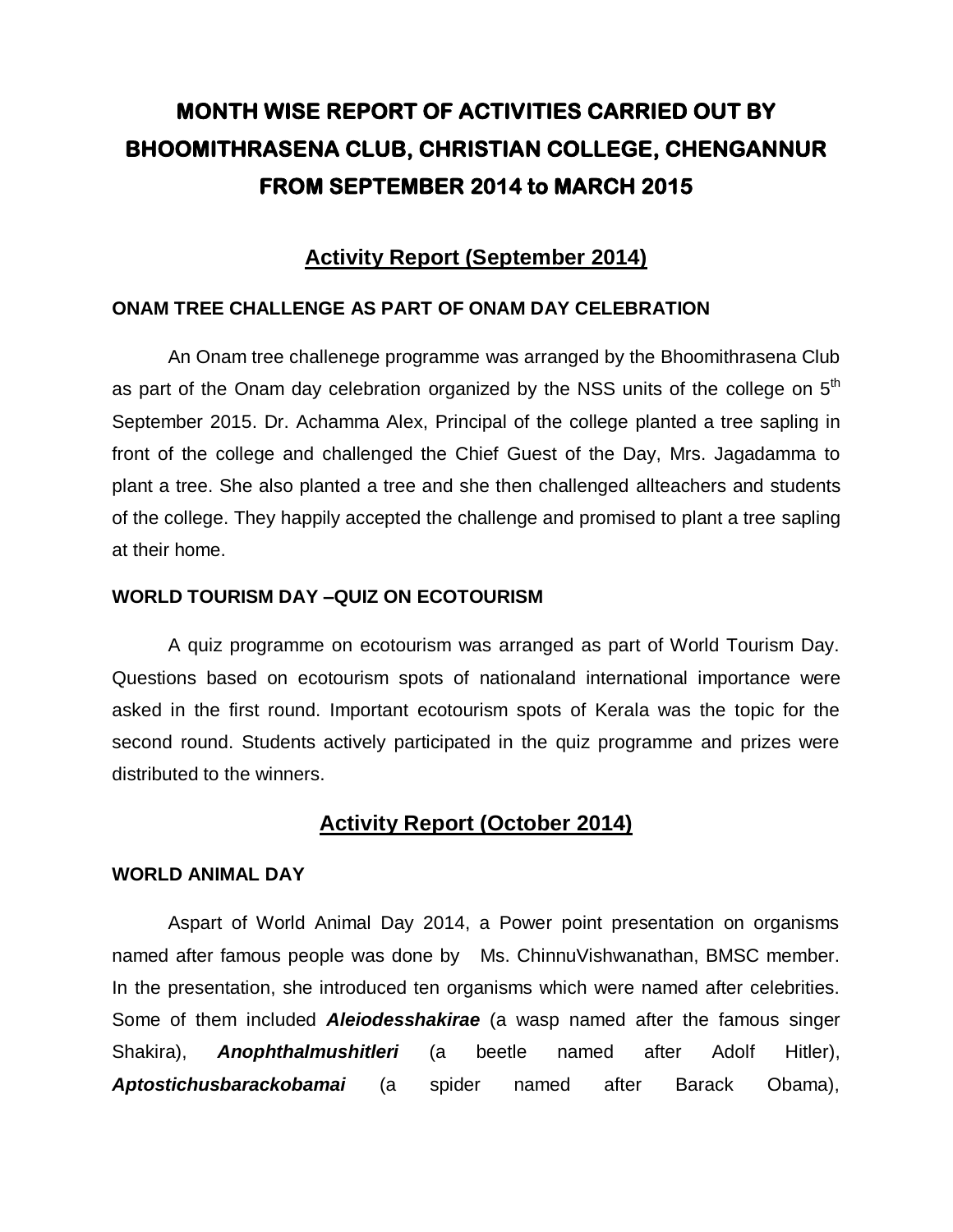*Hyloscirtusprincecharlesi* (a frog named after Prince Charles) etc. The ecological importance of some of these animals were also discussed.

# **Activity Report (November 2014)**

### **WORLD TOILET DAY**

World Toilet Day was observed on 19<sup>th</sup> November, 2014. An introduction on Toilet day and focal theme of this year"s celebration was given by Dr.Abhilash R.,FIC of BMSC. The club members made presentations on the history of toilets, Gandhian view on toilets and cleanliness & activities carried out by Dr. BindeshwarPathak, a social worker, environmentalist and Founder of the Sulabh International Social Service Organisation. Later, an open discussion on the toilet facilities in Kerala and things that can be done to improve the current situation was also organized as part of the programme.

## **Activity Report (December 2014)**

#### **NATURE CAMP AT NELLIAMPATHY**

A three day nature camp was organized for the members of Bhoomithrasena Club from  $13<sup>th</sup>$  to  $15<sup>th</sup>$  December, 2014 at Nelliampathy. The team reached Nelliampathy in the evening and spent two days there. Trekking, Bird watching and study of grass land ecosystem were there as part of the nature study camp. A session on wildlife conservation and the challenges was arranged for the students on the last daySri. Saravanan, Production Executive, Animal Planet was the resource person and towards the end, there was an active interaction between the resource person and students. Later, the Forest Range Officer of Nelliampathy range, Sri Ranjith B. made a presentation on Wildlife Forensics.

#### **NATURE QUIZ WON BY BMSC MEMBERS**

The members of the club namely, Ms. ChinnuVishwanathan and Ms.Daly Anna Daniel participated in the Intercollegiate Quiz competition on Biodiversity organized by the Nature Club, Bishop Moore College and won the first prize.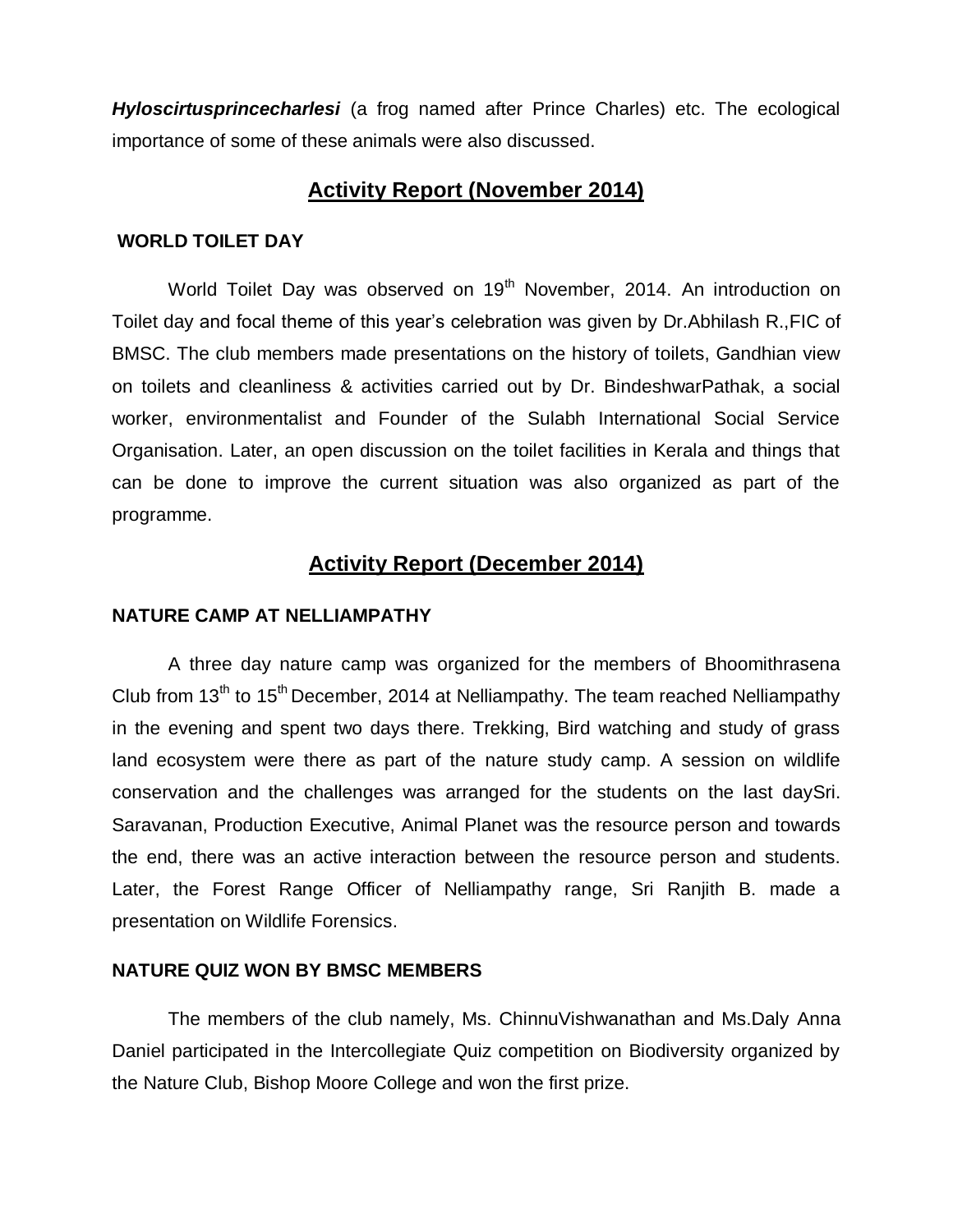# **Activity Report (January 2015)**

#### **WETLANDS ON WHEELS**

In association with ATREE, Alappuzha unit, a programme titled Wetlands on Wheels was organised by the Bhoomithrasena Club on 15-01-2015. As part of the programme, exhibition of photos and posters on wetlands, Documentary show on "Wetlands and Our future" and a talk on Ecosystem Value of Wetlands were arranged at the Amelioration centre of the college.

#### **RUN KERALA RUN**

The members of the club actively took part in the Run Kerala Run programme organized on 20-01-2015. The programme started from the college in the morning and ended at ITI Junction. The participants were provided with special RKR badges designed by the club.

#### **PARTICIPATION IN SAMRIDHI PROGRAMME**

Fourteen members of the club participated in the Samridhi Fest organized by Chengannur Block Panchayath on 09-01-2015. The programme was held at Puliyoor. In the inaugural session, Dr.N.Gopalakrishnan, Director, Indian Institute of Scientific Heritage, Thiruvananthapuram made a talk on Youth entrepreneurship in agriculture schemes. His presentation was thought provoking and the students made an active interaction with him towards the end of the session. Later students visited various stalls by Farm Information Bureau, Agricultural University, Agro-Bio Energy Industries, Animal Husbandry Department and Kudumbasree units. One of the members of the club, Ms.SreelakshmiR.Nair won first prize in the elocution competition organized as part of the Fest in the afternoon.

members of the Bhoomithrasenaclub participated in the Samridhi Fest organized by Chengannur Block Panchayath on 09-01-2015. The programme was held at Puliyoor. Dr. N. Gopalakrishnan, Director, Indian Institute of Scientific Heritage, Thiruvananthapuram made a talk on Youth entrepreneurship in agriculture schemes.

#### **NATURE CAMP AT PAMPADUMCHOLA**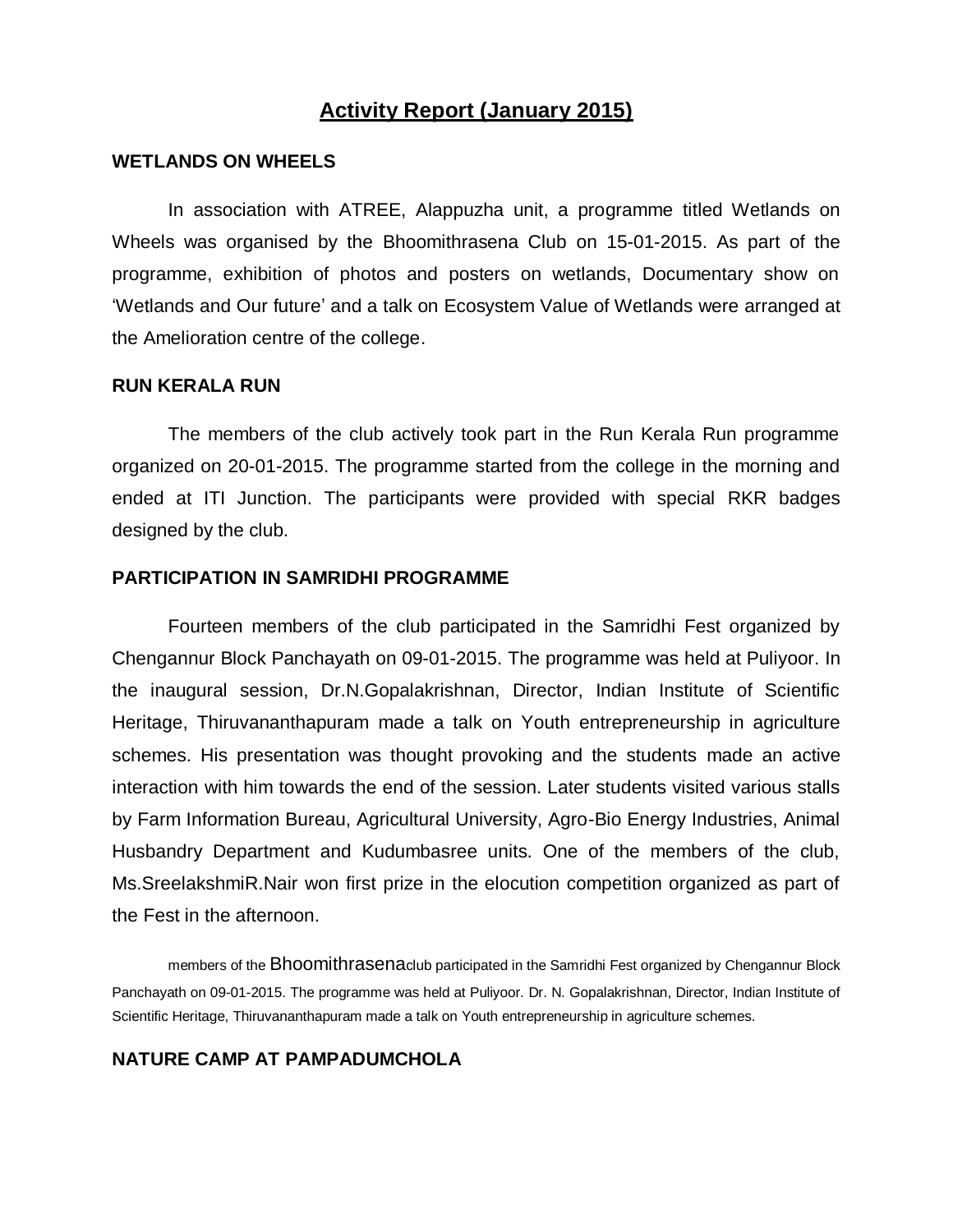A three day Nature Education Camp was organized for the club members at PampadumChola National Park from January 10-12, 2015. On the way to Pampadumchola, the team visited the famous Rose Garden and Floriculture Centre at Munnar, Mattuppetty Dam, Echo Point and Top Station. The team reached PampadumChola by evening. The Forest Officer gave a brief introduction regarding the national park. A trekking programme was arranged for the students in the morning through the forest. They could spot Lion Tailed Macaque, NilgiriLangur, Malabar Giant Squirrel and so many birds. In the afternoon the team visited Vattavada, a small hamlet near Pampadumchola. Vattavada is famous for its high altitude agricultural crops. The team visited some strawberry plantations and interacted with the farmers. On the next day, after a few hours of bird watching in the morning the team started their return journey.

#### **PAMPA DARSHAN PROGRAMME**

To experience the present status of river Pampa and the threats faced by the river, students of BhoomithrasenaClub attended a one day programme titled Pampa Darshan in association with Pampa ParirakshanaSamithy on 16-01-2015. The Secretary, PPS, Sri. N.K. SukumaranNair, made a presentation on river Pampa and in the afternoon they made a walk through the banks of the river to get the details of the fauna and flora of the area and also the pollution aspects.

#### **SEMINAR ON ELEPHANTS OF KERALA**

A one day seminar on the wild and captive elephants of Kerala was jointly organized by Nature club and Bhoomithrasena club on 28-01-2015. Forest officer of Social Forestry Office, Konni and author of a book on elephants, Sri.ChittaarAnandan was the keynote speaker. He shared his field experience with wild elephants. A detailed account on the current status of captive elephants and the threat faced by them were also presented. Students actively participated in the question answer sessionand cleared their doubts on various aspects of elephants.

# **Activity Report (February 2015)**

#### **WORLD WETLANDS DAY CELEBRATION**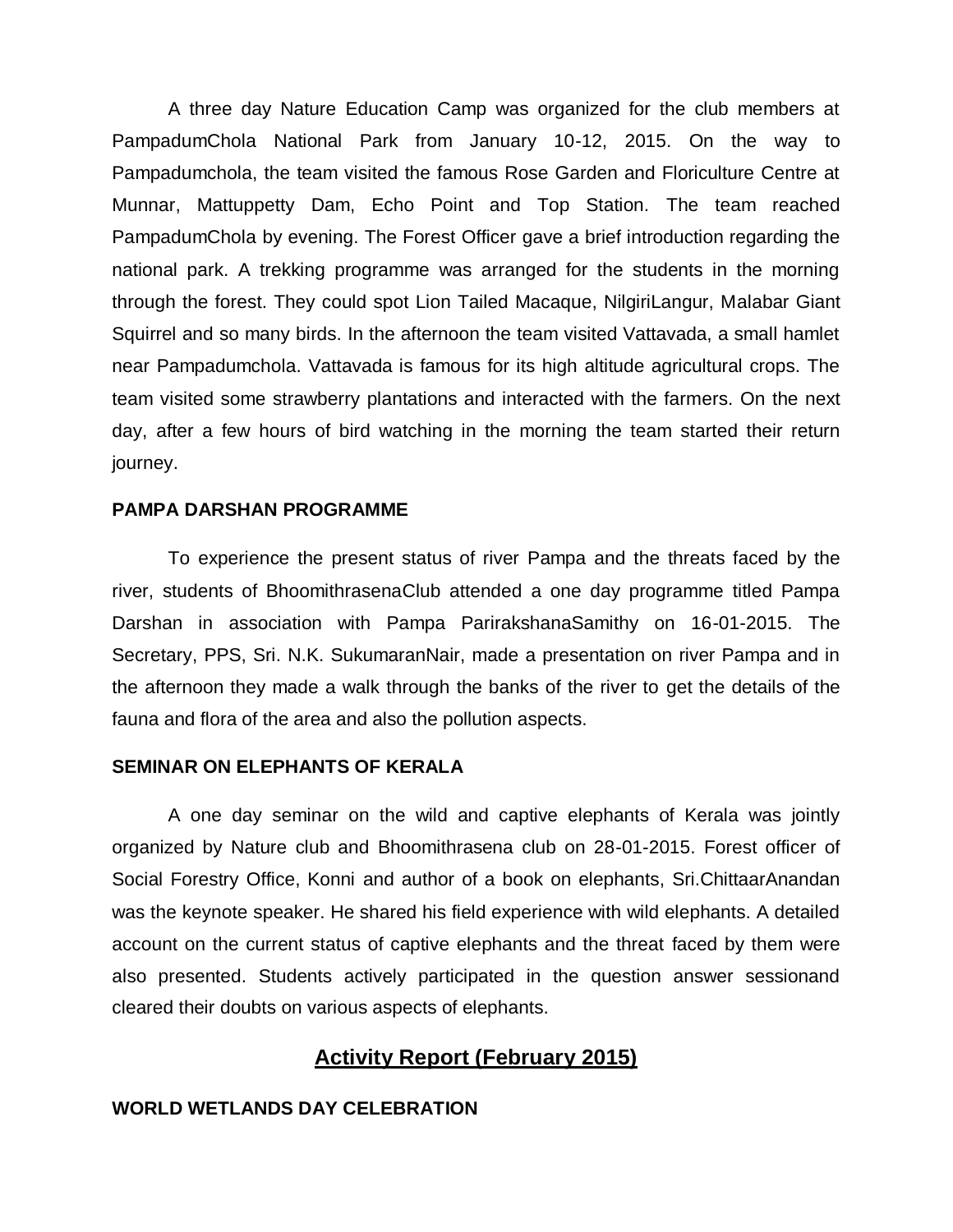The World Wetlands Day celebration 2015 at Christian College, Chengannur organized by Bhoomithrasena Club was held from February 2, 2015 to February 4, 2015.

**Inauguration and Invited Talk on the Focal Theme -** The inauguration of the WWD-2015 Celebration was held on 02-02-2015 at the seminar hall, Christian College, Chengannur. The inaugural meeting was presided over by Principal Dr. Achamma Alex. The FIC of the club, Dr. Abhilash R. welcomed the gathering. In her presidential address, Dr. Achamma Alex recollected her childhood experience with regard to wetland ecosystem of Alappuzha region.Very Rev.C. K. Mathew in his inaugural address narrated the importance of conserving wetlands in the face of climate change. The inauguration of WWD-2015 programme was unique in the sense that, water collected from the three major Ramsar sites of Kerala namely, Vembanad lake, Ashtamudi lake and Sasthamkotta lake in three earthern pots and a pot full of water collected from Pampa river were together poured into a clay vessel by the principal Dr. Achamma Alex, Very Rev.C.K. Mathew, Master Minon and Prof. Jacob George respectively.The College Governing Council member Prof. Jacob George offered felicitation. It was followed by the invited talk on the focal theme- wetlands for our future. Master Minon, winner of the National film awardfor best child artist- 2012 presented the topic. In his presentation he gave a detailed account on the history, ecological value and present status of the wetland ecosystem of Kuttanadu region where he was born and brought up. He recited a poem on nature written by him. Towards the end, there was an active discussion on conservation and related issues.

**Spider Survey -** A preliminary survey regarding the diversity of spiders on a selected site on the banks of river Pampa was carried out with the help of the Division of Arachnology, S.H. College, Thevara. Researchers from the division namely Mr. Pradeep M.S. and Jimmy Paul came to assist us in the field. We could spot forty species of spiders from 0.5 sq. km area on the west bank of Pampa river at Poovattoor near Kozhencherry. One species of spider namely *Feceniaprotensa*Thorell, 1891 is being sited from India for only the third time.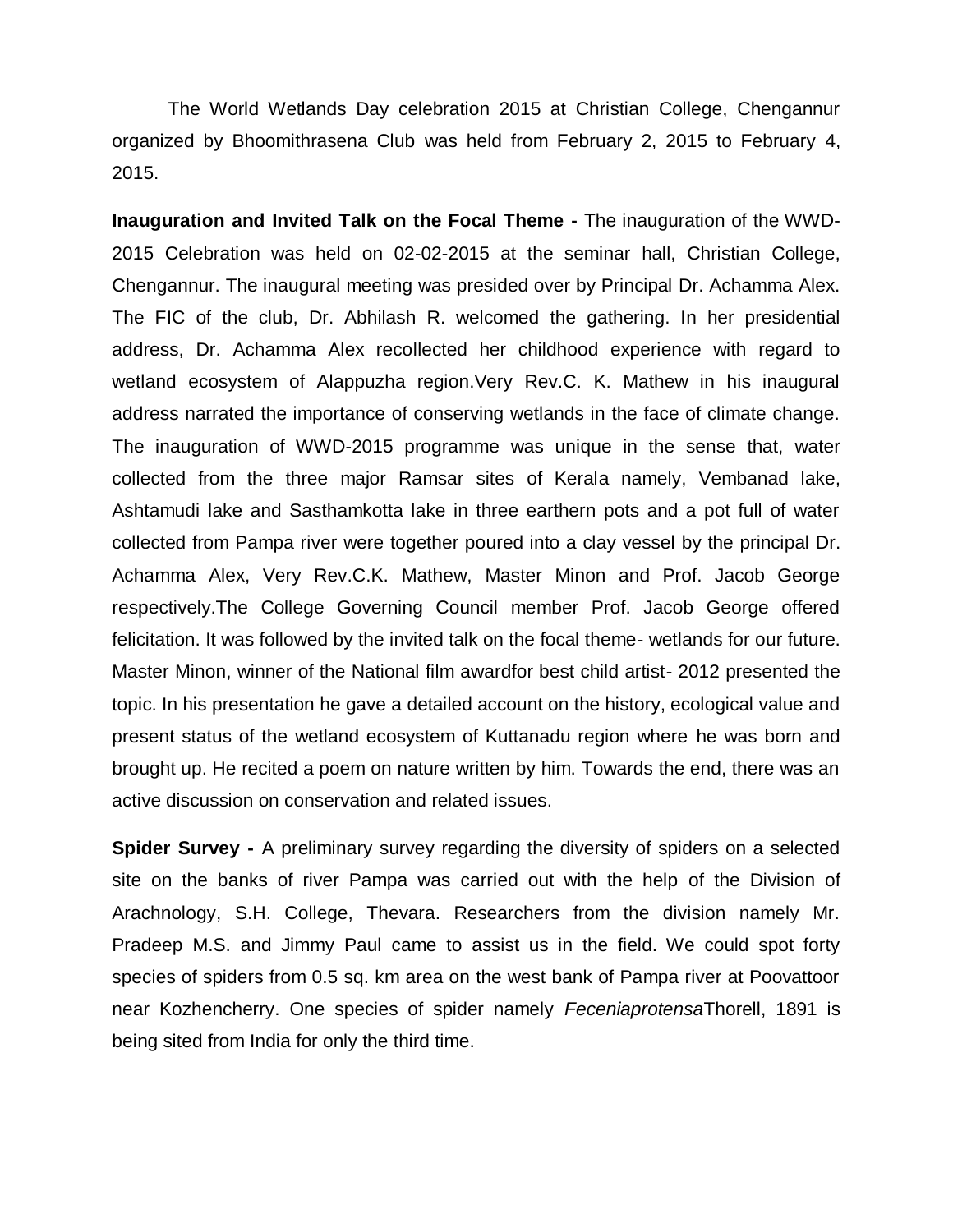**Breakfast with Birds on a Wetland -** As part of this programme a team of 23 students and 3 birders from Chengannur accompanied by Dr. Abhilash R., Programme coordinator assembled near RandaamPunja, a wetland body situated at Manthuka near Pandalam. A preliminary class on bird watching was given to the students and after that we all reached RandaamPunja to survey the birds. Our programme started at 8:00 AM and it lasted upto 10 am. In this survey we could spot birds likeSpotbilled duck, Whiskered tern,Garganey, Pygmy cotton teal, Wood sandpiper, Common coot, Yellow wagtail, Purple heron, Barn swallow,Purple Moore Hen etc.It was a very good experience for the students and the birders namely Mr. Vipin, Mr. Jayakrishnan and Mr. Sajith helped us a lot in identification.After completing the survey, we took our breakfast on the site and thus the programme- breakfasts with birds- come to an end.

**Cleaning of a Wetland** - The preliminary cleaning work of a temple pond situated in front of ThittamelBhagavathy Temple near Chengannur Railway Station was carried out on 4/02/2015. A group of 20 students comprising of volunteers of Bhoomithrasena cluband National Service Scheme took part in the cleaning programme. The temple pond has been left abandoned and waste materials were seen dumped into the pond. As a result of these reasons, the pond was actually restricted to a small area at the centre. The weeds present on the sides of the pond were removed first. Later the waste materials dumped into the ponds was collected by the volunteers and removed from the spot. Even though we could do only a preliminary level cleaning programme in this connection, the public gave full support and offered their continued support in subsequent cleaning programmes.

#### **PARTICIPATION IN CBMP**

The members of the club who got the training in Common Bird Monitoring Programme uploaded the collected data to [www.ebird.org](http://www.ebird.org/) which is co-ordinating the five day long common bird monitoring programme all over the world from February: 13 to February:17, 2015.Thus the students got the opportunity to be part of a Global Citizen Science Programme. Some of them are still continuing the work and has been uploading the data on common birds of their locality.

# **Activity Report (March 2015)**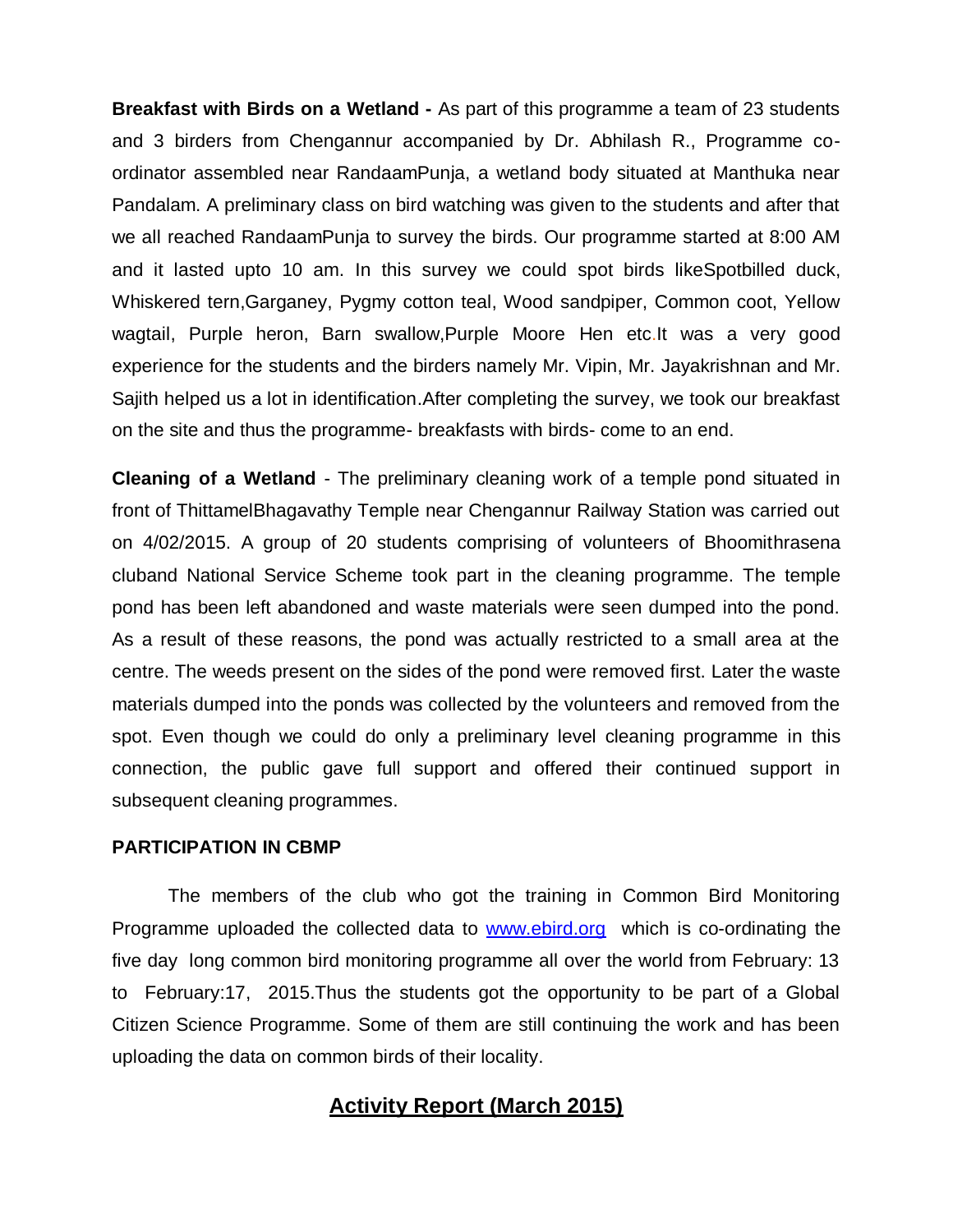#### **WORLD WILDLIFE DAY CELEBRATION – SEMINAR AND SURVEY.**

As part of World Wildlife Day celebration, the club organized a seminar on ants titled, "Amazing World of Ants" on March 3, 2015. Mr. ManojVembayam, member of Travancore Natural History Society (TNHS), an NGO that is into studying the natural history and biodiversity of the southern Western Ghats was the keynote speaker. After a two hour class on various aspects of Indian Ants, all of us went to the Botanical Garden area to take a survey on ants of Christian College campus. Twenty one species of ants were identified from the total collection of 125 ants, which belong to 5 subfamily and 15 genera. All belongs to family, Formicidae. Based on observation and analysis, it became clear that *Odontomachushaematodus* (16%) is the most abundant species.

# **OBSERVATION OF INTERNATIONAL DAY OF FORESTS, WORLD WATER DAY& WORLD SPARROW DAY.**

#### **All these days of ecological importance were jointly celebrated on23-03-2015**

#### **INTERNATIONAL DAY OF FORESTS**

International Forestry day was observed by the club with various Programmes. Sruthy S. Nair, Club member gave a brief presentation on forests and its ecosystem value. Later, she introduced some forest heroes who dedicated their life for forest conservation likeMr. PreechaSiri from Indonesia. Ms. Ganga presented some famous quotes on forest and trees. A quiz on forests and wildlife of Kerala was also conducted.

#### **WORLD WATER DAY**

As part of the World Water Day observance, Ms. MeenuManiradhan, club member made a presentation on water conservation. She explained various water harvesting techniques adopted in different parts of India. A Caption Contest in this regard was also arranged for the students. The winners of various competitions were awarded with prizes.

#### **WORLD SPARROW DAY**

As part of World Sparrow day celebration, Ms. Aswathy M. Kurup, Club member made a presentation on the importance of World Sparrow Day. In her presentation, she gave a detailed account on the sparrows of India, their status and conservation